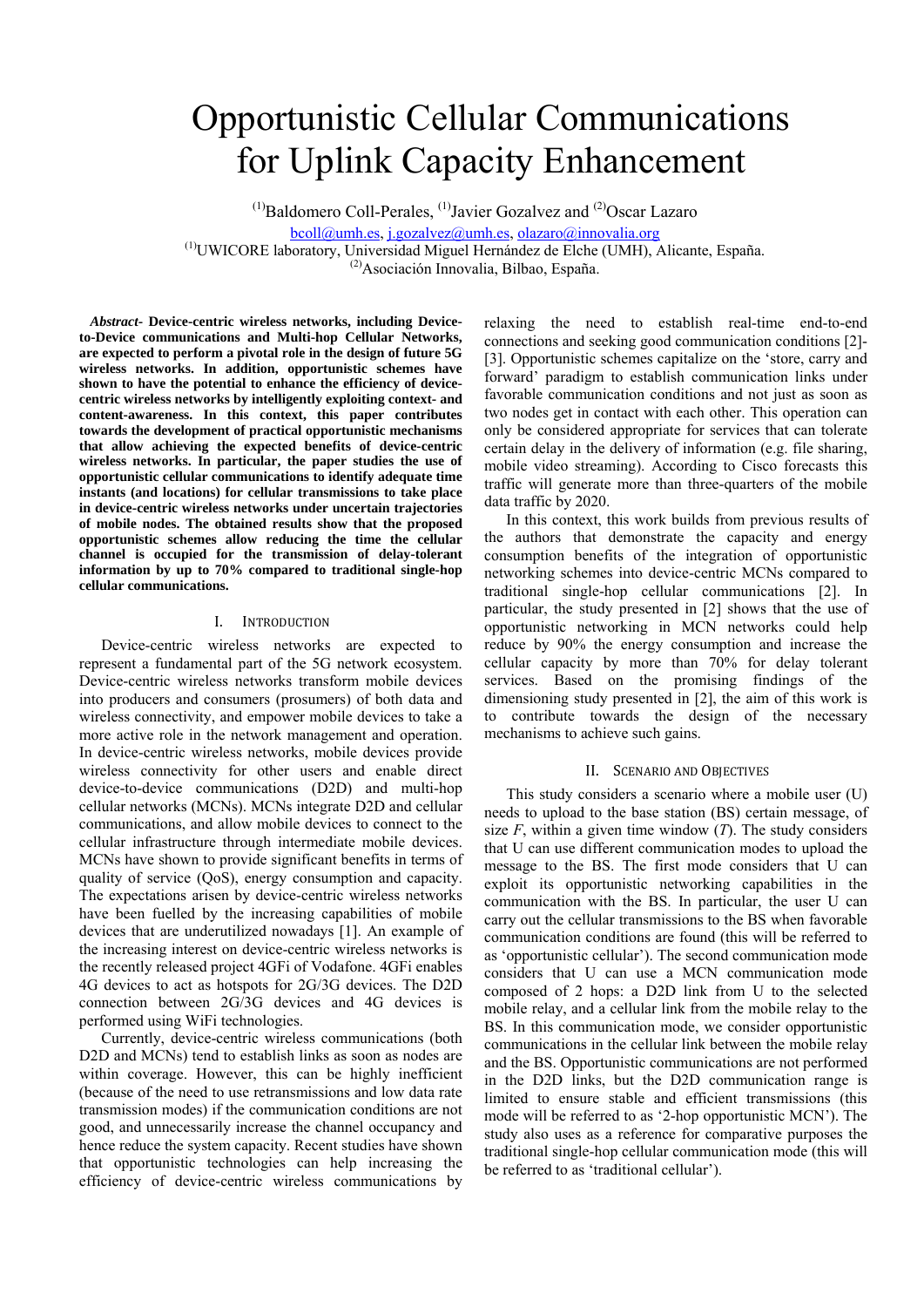For the scenario described above, the objective of this paper is to derive the opportunistic communication mode that minimizes the cellular transmission time required to upload the message to the BS. In fact, this is equivalent to optimize the utilization of the cellular radio resources which will in turn result in an increase of the network's capacity. To this aim, the study proposes to exploit context- and contentawareness to establish high throughput opportunistic cellular connections (and as a consequence to reduce the cellular transmission time). In particular, the study focuses on identifying the adequate time instants (and locations) for cellular transmissions to take place based on the experienced cellular throughput and service constraints. For this purpose, the study considers that the cellular network provides mobile devices with a connectivity map that illustrates the average uplink cellular throughput. However, it is considered that the trajectory of mobile devices in the scenario is unknown. In this context, it is not possible to know with certainty the locations of mobile devices with time. This avoids to plan in advance the time instants (and locations) at which cellular transmissions should take place. The study addresses this issue using the probability of turning at intersection corners that allows identifying the probability that a mobile device follows a particular path. In this context, the decision about the opportunistic communication mode to use will be based on the expected value of the cellular transmission time required to upload the message to the BS.

#### III. PROBLEM FORMULATION

This study seeks identifying the opportunistic communication mode (i.e. 'opportunistic cellular' and '2-hop opportunistic MCN') that allows reducing the time the cellular channel is occupied to upload a delay-tolerant message of size *F* to the BS. This section describes the processes we propose to calculate the expected value of the cellular transmission time by means of exploiting contextand content-awareness.

### *A. Opportunistic cellular*

In 'opportunistic cellular', U directly communicates with the BS. However, unlike 'traditional cellular', U seeks to establish high throughput cellular transmissions with the BS that allow reducing the cellular transmission time required to upload the information to the BS. The following optimization framework (P1) is defined to identify the time instants (within the available time window) at which U should perform the cellular transmissions to the BS in order to minimize the time required to complete the transmission of the information.

$$
(P1) \quad o.f: \ \min N_U = \min \sum_{t \in T} a_t \tag{1}
$$

$$
s.t. \sum_{t \in T} a_t \cdot thr_U(t) \ge F \tag{1.1}
$$

$$
a_t \in \{0, 1\} \tag{1.2}
$$

In the objective function  $(1)$ ,  $N_U$  represents the total transmission time of the cellular communication from U to the BS. The time available to complete the cellular transmission from U to BS (*T*) has been discretized into time instants (e.g. *t*=1s) in the optimization framework. In this context, the binary variable  $a_t$  is defined to decide at every time instant whether the cellular transmission from U to BS is carried out  $(a_i=1)$ , or not  $(a_i=0)$ . The objective function is defined subject to the requirement that the message of size *F* is completely transmitted before the deadline *T* (1.1). In equation (1.1),  $thr<sub>U</sub>(t)$  represents the uplink cellular throughput experienced by U at time instant *t*. The uplink cellular throughput is obtained from a connectivity map.

It should be noted that identifying the time instants at which to carry out the cellular transmissions (i.e.  $a=1$ ) could be equivalent to identify the locations within the cell at which the cellular transmissions should take place. This is the case if it is considered that the location of mobile devices with time is known (or the trajectory). As it has been stated in Section II, this study considers that the trajectory of mobile devices is unknown. In this context, it is not possible to know the location of U at a particular time instant and therefore its uplink cellular throughput with the BS using the connectivity map. On the other hand, this study takes into account all possible trajectories or paths of U from its initial location. This results in a set of possible paths  $(P_U = \{p_1, \ldots, p_i\})$ *...*}). It should be noted that the paths' length is limited by the deadline *T* the speed at which U moves (this study considers that the walking speed is constant). Given the uncertainty in the trajectory of U, the optimization framework (P1) is carried out for each possible path in  $P_U$ . This results in a set of values  $\{N^{pi}_{U} | \forall p_i \in P_U\}$  that represent the cellular transmission time required to upload the message to the BS over each of the possible paths included in  $P_U$ . It should be noted that the probability that U follows a particular path  $p_i \in$  $P_U$  is given by the probabilities at the intersection corners (*I*) that define such path  $(I \in p_i)$ , and can be calculated as follows:

$$
Pr(p_i) = \prod_{I \in p_i} Pr(I)
$$
 (2)

Pr(I) can be considered as context-information derived from historical and statistical dada.

In this context, it is possible to calculate the expected time of the cellular transmission from U to the BS  $(\overline{N_{U}})$ using the weighted average of the set  $\{N^{pi}U \mid \forall p_i \in P_U\}$ , as follows:

$$
\overline{N_U} = \frac{\sum_{p_i \in P_U} N_U^{p_i} \cdot \Pr(p_i)}{\sum_{p_i \in P_U} \Pr(p_i)} \tag{3}
$$

#### *B. 2‐hop opportunistic MCN*

In '2-hop opportunistic MCN', the user U uses an intermediate mobile relay  $(R<sub>i</sub>)$  to forward the information to the BS. In the D2D link between U and Ri we do not consider opportunistic communications. However, U can only select mobile relays that are within a radio range  $r_{D2D}$  and under line-of-sight (LOS) conditions. Actually,  $R_i$  is a mobile relay *i* of the set of mobile relays R that fulfill such conditions (i.e.  $R_i \in R$ ). The selection of  $r_{D2D}$  guarantees that the transmission of the message of size *F* in the D2D link from U to any  $R_i \in$ R is completed in  $t_{D2D}$  seconds. The selected mobile relay (e.g.  $R_i$ ) has the time window  $[t_{D2D}, T]$  to complete the cellular transmission with BS. The time instants at which Ri should carry out the cellular transmissions that minimize the total cellular transmission time are derived using (4), that is an optimization framework similar to that presented in (P1). In this case, the optimization framework to derive the total cellular transmission time from  $R_i$  to BS (i.e.  $N_{Ri}$ ) needs to consider that the time instants (*t*) are limited to  $t \in [t_{D2D}, T]$ ,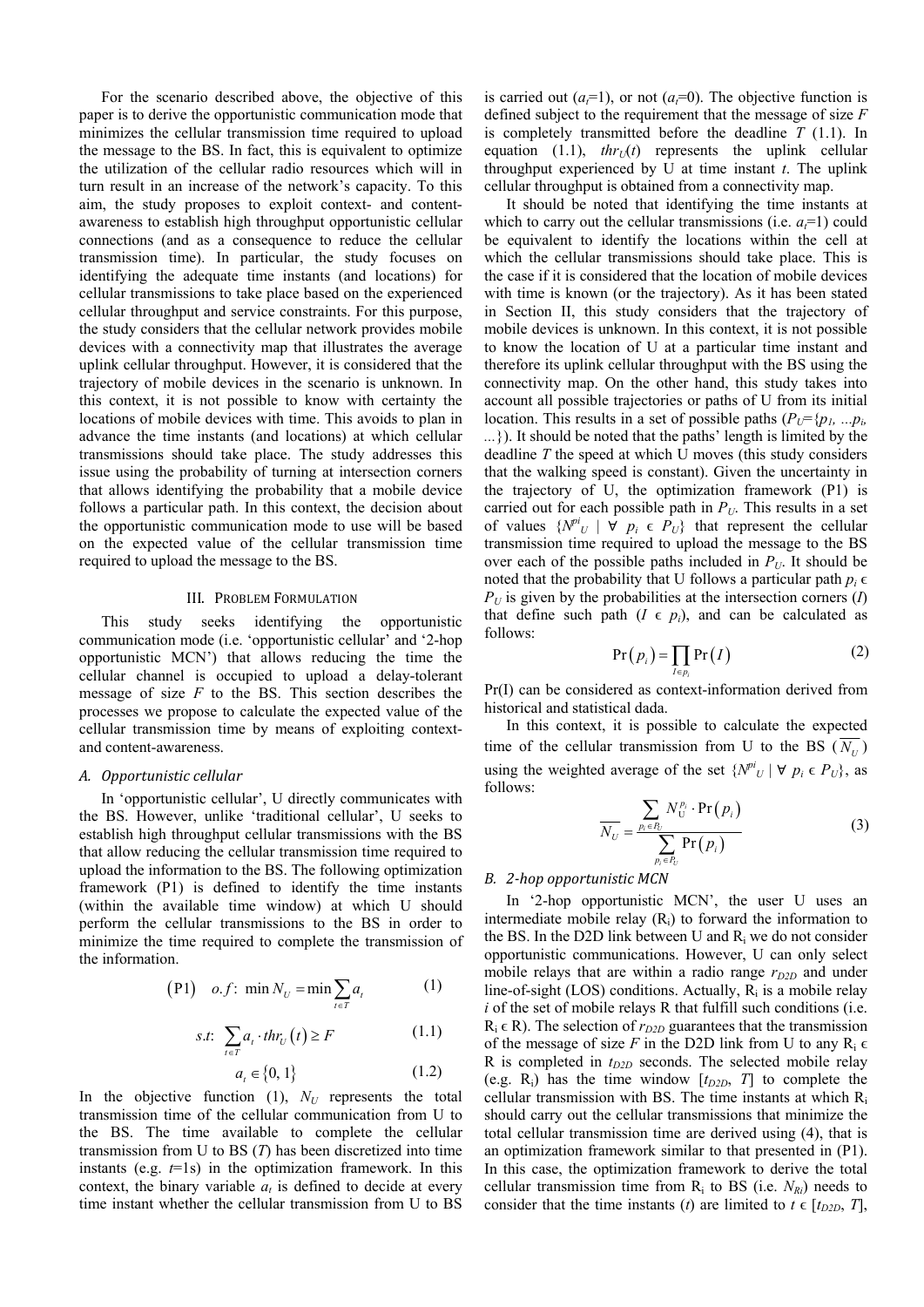and the uplink cellular throughput experienced by  $R_i$  (*thr<sub>Ri</sub>*) The resulting optimization framework will be referred to as (P2).

$$
(P2) \quad o.f: \ \min N_{R_i} = \min \sum_{t \in [t_{02D}, T]} a_t \tag{4}
$$

$$
s.t: \sum_{t \in [t_{D2D}, T]} a_t \cdot thr_{R_i}(t) \ge F \tag{4.1}
$$

$$
a_t \in \{0, 1\} \tag{4.2}
$$

The uncertainty in the trajectory that mobile devices follow also affects  $R_i$ . To address this issue,  $N_{Ri}$  needs to be computed for all possible paths that  $R_i$  could follow. In this case, *PRi* represents the set of possible paths that start at the location of  $R_i$  once the D2D transmission from U to  $R_i$  is completed. It should be noted that the paths' length of  $R_i$  is limited by the available time window  $[t_{D2D}, T]$ . In this context,  $N_{R_i}^{p_i}$  would represent the total cellular transmission time that Ri would require to upload the message to the BS over the path  $p_i \in P_{R_i}$  computed using (P2). Following a similar process to that reported in equation (3), that takes into account the set of possible paths of  $R_i$  (i.e.  $P_{Ri}$ ) and the probability that R<sub>i</sub> follows each path  $(\{Pr(p_i) | \forall p_i \in P_{R_i}\},\)$ see equation (2)), it can be calculated the expected time of the cellular transmission from  $R_i$  to BS ( $\overline{N_R}$ ).

The process described above to derive the expected time of the cellular transmission to BS is carried for all mobile relays in R. This results in a set of values  $\{\overline{N_{R_i}} \mid \forall R_i \in R\}$ . In this context, the mobile relay to be used in the '2-hop opportunistic MCN' communication will be that one that minimizes the expected time of the cellular transmission. The expected cellular transmission time of the 2-hop opportunistic MCN communication can then be computed as:

$$
\overline{N_R} = \frac{\min\left\{ \overline{N_{R_i}} \right\}}{R_i \in R}
$$
\n(5)

# IV. SELECTION OF THE OPPORTUNISTIC COMMUNICATION MODE

Section III identified the expected cellular transmission times of the cellular connections for the 'opportunistic cellular' and '2-hop opportunistic MCN' communication modes. This section focuses on defining the criteria for the selection of the opportunistic communication mode. In this process it has been taken into consideration that the implementation of (opportunistic) MCN communications is not exempt of technical and management challenges. In this context, this paper establishes that the '2-hop opportunistic MCN' is only selected if it reduces the expected cellular transmission time compared to 'opportunistic cellular'. In particular, the '2-hop opportunistic MCN' communication mode is selected if  $(1-\alpha) \ge \overline{N_R}/\overline{N_U}$ . Therefore,  $\alpha$  represents the reduction factor in the expected cellular transmission time for the selection of '2-hop opportunistic MCN'.

It is important to notice that the decision about the opportunistic communication mode to use in the communication between U and the BS is conducted using the expected times of the cellular transmission. Once this decision is made, the communication is established. For example, in the case of '2-hop opportunistic MCN', the user U selects the mobile relay  $R_i \in R$  and completes the D2D transmission. At this stage, it is assumed that the mobile node that communicates with the BS  $(R<sub>i</sub>$  in case of '2-hop

opportunistic MCN', or U in case of 'opportunistic cellular') knows its own trajectory. Therefore, it can identify the time instants (and locations) at which to carry out the cellular transmissions that minimize the cellular transmission time following the optimization frameworks (P1 or P2) defined in Section III. The time instants at which the cellular transmissions are conducted that minimize the cellular transmission time are given by the binary variable *at*.

#### V. PERFORMANCE ANALYSIS

## *A. Evaluation environment*

This work has been evaluated in Matlab considering a 6x6 blocks' Manhattan-like scenario. The BS is located at the centre of the scenario and mobile nodes are initially distributed across the cell's streets following a homogeneous uniform distribution. Mobile nodes move with a speed of 1 m/s and at each intersection corner, mobile nodes have similar turning probabilities for moving left, right and forward. The simulation guidelines reported in [4] for the test case "dense urban information society" have been taken into account to determine the density of nodes in the scenario (*λ*). In particular λ=0.25*λduis* , with *λduis*=8.500 users/km2 being the spatial density of walking users reported in [4] for this test case. The user U is randomly selected among the mobile nodes within the cell. The study considers that U needs to upload a message of size *F*=30 Mb before a deadline *T*= 60 s. Several experiments are conducted (minimum 10.000) to guarantee adequate statistical accuracy.

In the scenario, cellular transmissions are performed using LTE at 2GHz with 6 resource blocks (RBs) allocated. The propagation losses (*PL*) for cellular transmissions are modeled using the 3D urban macro-cellular (3D-UMa) channel model for LTE reported in 3GPP TR36.873. The model includes log-normal shadow fading with standard deviation  $\sigma_{SF}$  =4 dB and  $\sigma_{SF}$  =6 dB under LOS and NLOS conditions, respectively. The LOS probabilities are given by the expressions reported in 3GPP TR36.873. The Signal to Noise Ratio (SNR) for the uplink cellular communications is calculated using the parameters reported in Table I as: *SNR* = *Ptx\_UE* - *PL* -  $N F r x_{BS}$  -  $Th_N - BW$ ;  $P t x_U E$  is the mobile nodes' transmission power (23dBm),  $N\bar{F}rx_{BS}$  is the noise figure at the BS (5dB), *Th\_N* is the thermal noise (-174 dBm/Hz), and BW is the system bandwidth (10MHz). The LTE uplink throughput is then estimated using the SNR-BER curves reported in [5] for different CQIs (we consider a target BER of 0.1), and the tables reported in 3GPP TS36.213 that map the CQI values to the associated transport block size for a number of RBs. On the other hand, D2D communications are performed using IEEE 802.11g (3GPP considers both IEEE 802.11 and LTE technologies to perform D2D communications). Using the models derived in [6] for D2D communications,  $r_{D2D}$  is set to 80 m. Based on [6], communication distances up to 80 meters ensure that D2D communications are performed using the most efficient transmission mode (i.e. 54 Mbps) under LOS conditions. In this case, the time required to complete the D2D transmission  $(t_{D2D})$  is set to 2 seconds.

#### *B. Performance results*

The results reported in Fig. 1 show the quality associated to the cellular transmissions that have been carried out to the BS. The quality of the cellular transmissions is represented